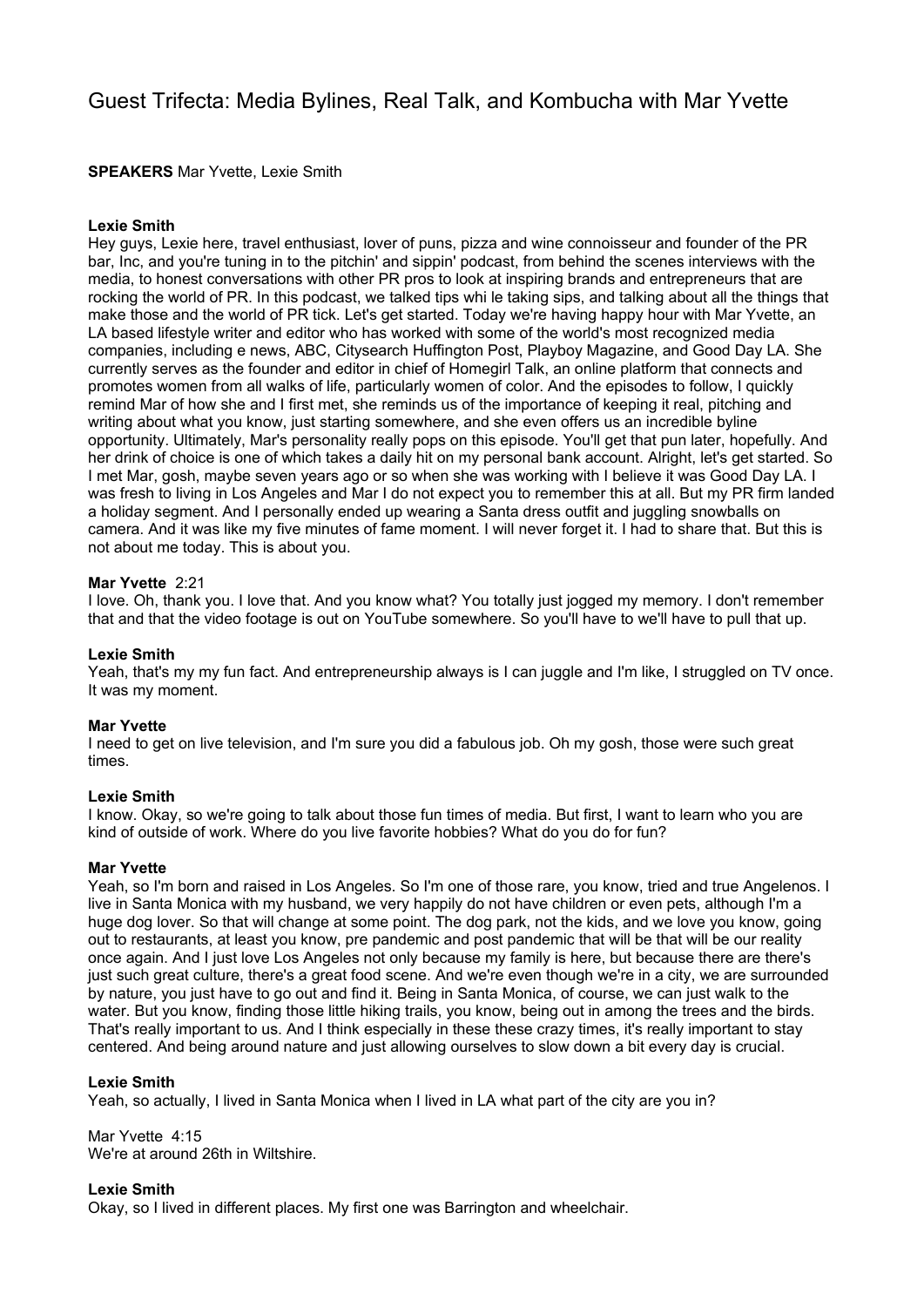# **Mar Yvette**

Okay, I know exactly where that is.

# **Lexie Smith**

Yeah, and then I moved towards the water but for those non Californians highly suggest Santa Monica it's also really close to the one on one so you can hop on the freeway, drive an hour north and come visit me in Ventura.

# **Mar Yvette**

That's where you are now.

# **Lexie Smith**

That's where I am. Yeah, my husband and I. He has a family owned business long story short, and it's up here in Newbury Park. So we decided to buy a home up here.

# **Mar Yvette**

I love it. Well, you know once this whole craziness is over, then my husband and I will have to make the drive up there and we can have a little you know, a little Hello in person.

# **Lexie Smith**

 Yes. I look forward to the day that is possible very much. So speaking of today, and better, brighter news, I want to can you share with everyone what it is that you do professionally. And then let's kind of rewind it back and talk talk about the journey of what got you to today?

# Mar Yvette 5:17

Sure. So I'm a full time editor and writer. And that's really and so that's how I spend my days, I spend my days in front of a computer, you know, when things are back to normal, part of that will include, of course, you know, maybe checking out new restaurants, interviewing people in person. So that's also part of the job. But as for now, I work remotely meaning I work from home in front of my computer. And that's what I do. And when I first started out, many years ago, in the early 2000s, I started out as a freelance writer. And so that's always been my professional gig. That's always been like my career path. Of course, I've had, I've had, you know, cashier jobs and all those kind of crazy jobs before you actually start, you know, your career. But that's how I started out I started out as a music journalist, I've always loved music, I love going to see concerts, I love bands. And so that's where I started. And from there, I mean, I don't know if you want me to start kind of rewinding it now, because I could kind of go,

# **Lexie Smith**

Let's rewind, let's go back. Yeah,

# **Mar Yvette**

So I'm going through the journey. So I started out as a freelance writer here in Los Angeles, and started writing for little zines. They call them zines, just because they weren't the big like the Rolling Stones or the spin magazines. So they were these local ziens. And I started, you know, doing CD reviews, remember CDs, so I started reviewing CDs. And then eventually I was trusted to do interviews with bands. And primarily, of course, I was just starting out. So it was it was up and coming bands, maybe bands you had never heard about. And then eventually, I built up my portfolio. And I was able to get bigger bands, bigger artists. And then I parlayed that into writing for yet more publications. So I started out in print. And then it moved into print and online publications. And then eventually I started having, you know, getting editor roles. At magazines, I was the associate editor of a beautiful, beautiful fashion and design magazine called clear for many, many years. I don't know if it was like, six, seven years, something like that. And then from there, I I had moved to Michigan to be with my husband. He was my fiance at the time. So I lived there for for about four years. And then after four winters, I said to heck with this, we're going back to LA This is not where I belong. But it was great. Professionally, it was great professionally, Michigan and Detroit are wonderful. And then I got a job at City search, which back in the day in the mid 2000s. It was like the site to go to for restaurant events shops, where do you know where to go? And and that was the site that my husband and I actually used a lot when we were traveling around the country like, okay, we're in a new town, where do we go find the best pizza where we go for sushi. And so when I got a job there, I was like, wow, this is a dream come true was right on the Sunset Strip. So we were in the middle of all the action. And then when I was the editor at City search that lasted I think maybe for about four years. And part of my job at the time was to get media hits. So not only was I an editor and a writer writing these roundups about like top 10 rooftop bars in Los Angeles. But I also was trying to get my face on local TV to show that, you know, hey, I'm the editor at City search. And so I'm your expert in the city, this is where you need to be this is where you need to go. And so I would get you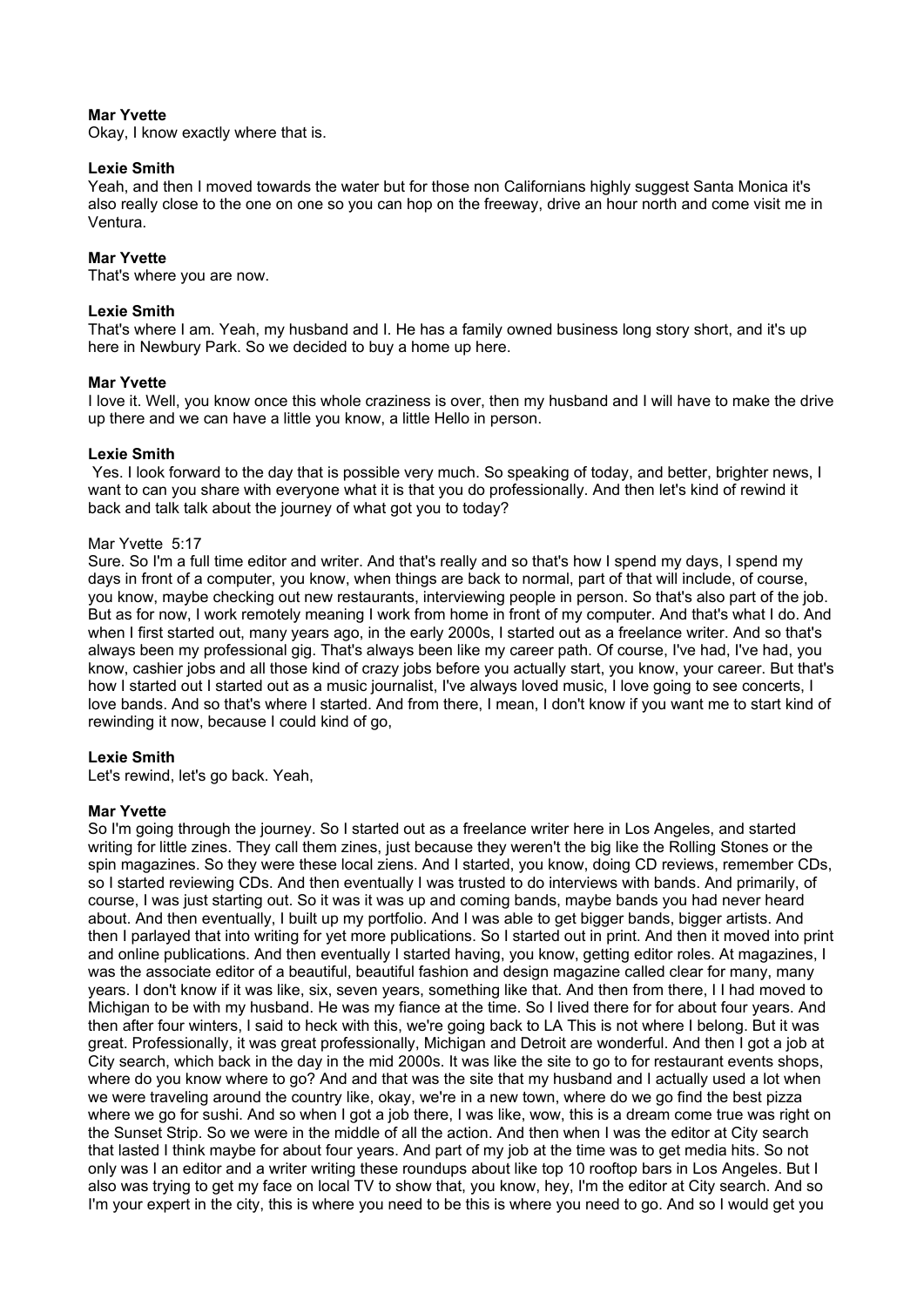know, local media appearances on ABC seven on NBC, and then and Fox 11 the good de la show. And that was supposed to be like a one time deal where I just went on. And sure enough, it turned into I think it was six years. I ended up having my own segment on the good de la morning show which I grew up watching with Jillian with Steve Edwards with Dorothy Lucy It was like surreal, it was a dream come true. I couldn't believe it. My family was all excited. I was on TV every week. And then when the city search thing ended, I maintained my segment and I ran with that and then I ended up doing field reporting which is which just means I wasn't just at the studio I was out in the field producing and being in front of the camera with my own segments. And so you were at one of the on not the on site but at the studio out you know out on the lot you were at one of those weekend roundup segments it was the MAR pop weekend roundup segment so it was like all the all the things that you need to know for the upcoming weekend. So you can kind of see like now of course that I've been through all of that I can see how you can connect the dots and how one opportunity leads to another and it's just pretty fantastic. I'm just so grateful.

# **Lexie Smith**

Actually, that tees me up really perfectly for one of the questions I had, and kind of looking at the background of all the incredible things you've done, you've really done, I feel like a little bit of every side of the industry from writing, editing, posting camera work. So I would love to learn, is it a big transition to go from sitting behind a computer writing to on camera, or just talk me through what it's like being able to shift shift shift? I know you were a producer at one point, was it seamless? Maybe you're just that that pie in the sky like diamond have a jack of all trades? And let's just kind of learn more about the diversity there?

# **Mar Yvette**

Sure. So it's definitely you're definitely using like slightly different muscles when you're planning content consult content, right? So you're planning for broadcasts meaning on air on camera, television first, and now you know, of course, YouTube. So it's, it's a little different planning for on camera stuff, because it's all visually driven, what's going to be the most exciting to see what's going to grab somebody's attention, you know, we need a pretty blonde like yourself juggling balls in the air. So what's gonna make it the most fun? You can't, that's not going to capture your attention if you're just writing on a blog, right? So you are or I am and how I've done it is you have to think of where is your audience who they are. And so how are you going to capture their attention, you know, if you're writing an article, maybe it's like that first hook, you know, to that that need in the beginning of the of the story to capture their attention. If you're on television, then of course, it's going to have to be something visual, and everybody's attention span is like down to two seconds. So it really, you're really using a different side to present the same thing. So I think that the reason why I was able to translate all of the writing that I was doing, saying for, you know, say for like city search, and then bringing it to life visually for television was that, I guess, part of it was my personality, like I'm very upbeat and outgoing. And so I wasn't afraid to like, and I knew my stuff, that's where it starts with, you have to know your stuff. So if I'm there talking about the top five steak houses, which is ironic, because now my husband and I follow a vegan diet, but like I'm talking about the top five steak houses, like I better know who the chef is, what they're serving, how it's done, where they're located, you know, why is this so phenomenal? And why am I encouraging people to go check this out versus any other place? So I guess to get back to answering your question is it definitely is different. You have to think of it in terms of who is the audience, where are they meaning? Are they online? Are they are they watching television? Where are they and And who are they? Is it a younger demographic is older people, it's very interesting, because with television, at least, it was very broad. So you have moms stay at home moms, people who are getting up early before they're going to work, it's going to be younger, it's going to be older. It's the whole gamut. And if you're writing for, say, like I wrote for a playboy for a time, just like lifestyle stories and interviewing artists, that's a different demo, right? They're going to be a little bit more. They're going to be looking maybe for I mean, this is like not I mean, playboy like, you know what I'm saying? Like, they're not going to be they're not aside from like the, you know, the playmates, what they're looking for is an interesting and maybe unusual personality, like what can I learn? Or what can I learn about this person? Or, Oh, I didn't know that this type of art even existed, you know, so it's really just learning where you're reaching. The people who are going to consume this content is exciting, and it's challenging. But if you're if you're passionate about it, it's doable. It's not impossible.

# **Lexie Smith**

Hey, guys, Lexi here interrupting the show really quick to drop a note. Did you know that in a study produced by Nielsen, it was reported that PR is almost 90% more effective than advertising? Well, it is, I swear, Google it. So if you've been enjoying learning about all things pitching and sippin, I wanted to give you an official invite to visit my website, theprbarinc.com spelled t h e p r b a r i n c.com to learn even more about how you might be able to work with yours truly to increase your influence, impact and revenue with PR. If you're not sure where to start on the site, consider booking a free consultation. Alright, I'm done back to the show.

Yeah, well, I think some common threads I just pulled out of there, know your stuff, know who you're serving,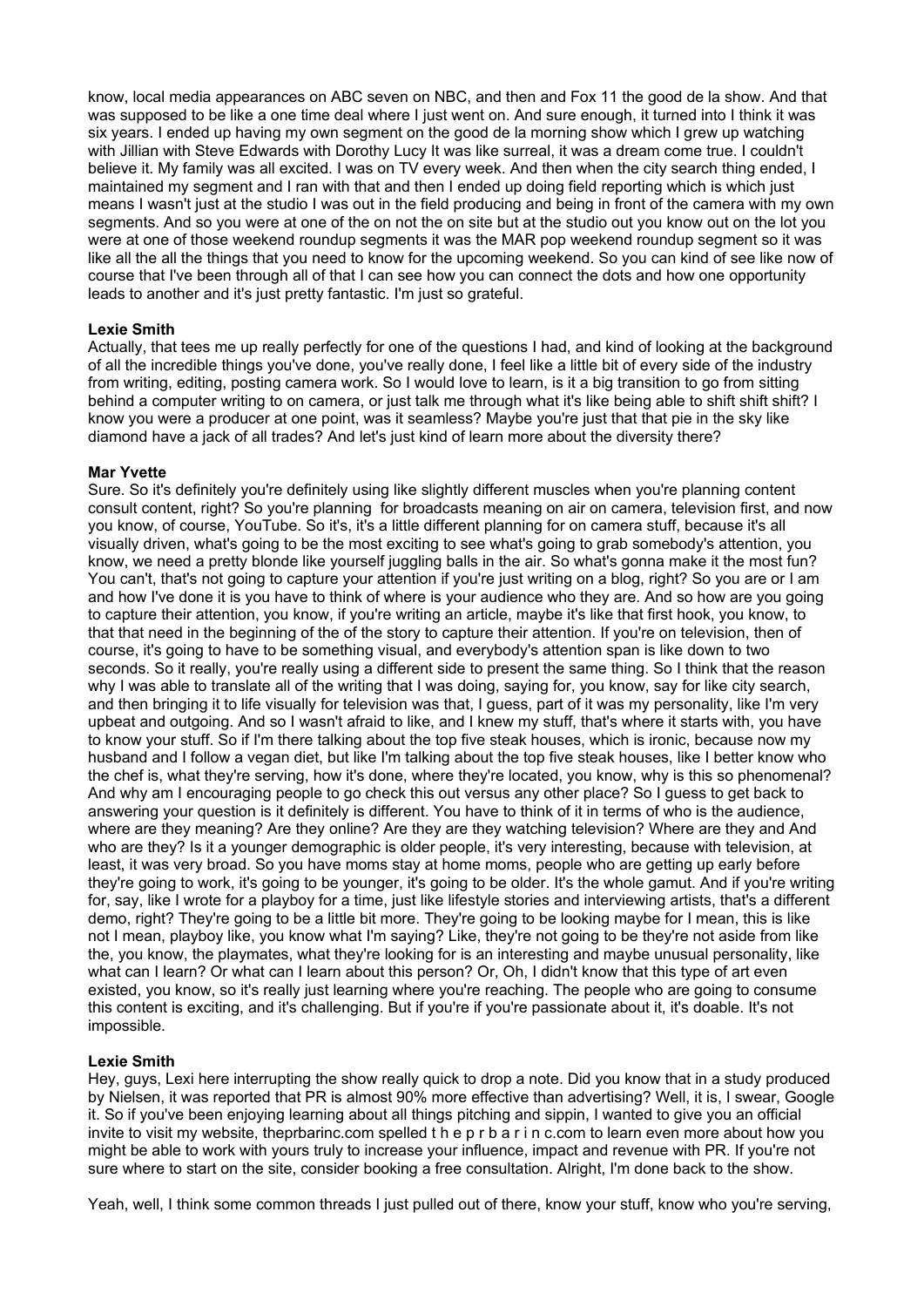and then I just have to give you credit for for being you. I don't think anyone can just do all all those things. But having all this all these different experiences kind of culminated into the launch of your own company. And I would love for you to share with my listeners what that is, and what inspired you to launch it in the first place.

# **Mar Yvette**

So I started Homegirl Talk, and home girl. I feel just having talked to different people. And when people first hear it, it might be a little bit of a loaded word like What does but not in a bad way. But like home girl, like what's a home girl? When you hear a home girl? It's a woman, it's a girl who is who keeps it real. That's kind of like the heart of it. All right, it's not going to be some wishy washy or glossed over, let me just pretend that everything's perfect. And everything's so nice. It's like, no, let's get real. Let's talk about how you're really feeling what's really going on. And so I just felt like, particularly as a, as a woman of color, I am third generation Mexican American, very proud of that. And so I wanted a platform where I could connect, celebrate and promote these women, women from all backgrounds, women of all colors of all stripes. But really, it's about women. And that was my focus. And that remains my focus. And I just didn't really, you know, I was seeing that, like, Latino that I know, of course, they're still online. But I was just like noticing a bit of a void in that space. And so if I would go to like a latina.com, or maybe some of the other publications that don't exist anymore, some of which I actually wrote for, I felt like it was missing. And so I wanted to fill in that go in that space where I thought that I could add some value. And so that's what it's all about. So I launched this site a few years ago. And I did launch it actually with a video podcast. So I don't even know if that's like an oxymoron. But it was video, I did a video interviews. And then after a while, it's just it's a lot of work, as you know. And so I've kind of retreated a bit from that. And we'll see, I might, I might revisit that because I do like being I do like hosting, I do like being on camera. So I might revisit that. But for the time being. It's content geared toward women. And really just about celebrating our successes, and sharing our challenges. And I think just knowing that there are other women who are going through similar circumstances, whether it's losing a job, or having difficulty losing weight, if that's your goal, and that's a challenge for you, or, you know, inspiring things like I have one of my writers wrote about this a while back, but it's still such a great story. You know, five reasons why traveling solo as a woman is so important. These are stories that are meant to inspire you. And and that's the thing of it is that these are written by myself or by other women. These are real people. This isn't just to sell you a product, it's just to share the information and hopefully help you out in some way.

# **Lexie Smith**

So you mentioned yourself and other writers, do you have a kind of in house staff? Or do you take on freelancers? How does that work?

# **Mar Yvette**

Yeah, so I take on freelancers I take on freelancers, it's not like, you know, one day, it's not like it's a huge empire where I can employ, you know, a whole host of writers. So it's whoever's interested. And so you can actually go to homegirltalk.com. And there's even a little tab right at the top of the menu that says, add your story. And I am the person who will review all of those. And I edit because my editing hat is always on. So I want it to look as Tip Top as it can. So I'll review it, and then I'll be the one to approve it and publish it. So that's really, that's really fun to get stories from other writers who are interested in submitting.

# **Lexie Smith**

So for our writers listening, or our aspiring writers, perhaps what are some things they can do to catch your eye?

# **Mar Yvette**

Well, I would say, I mean, it runs the gamut. And I think that's fantastic. But it could also be a little bit of a challenge because because then people are like, well, what the heck do I write about? So it write about what you know. And anybody out there? Who's an aspiring writer or is currently a writer? I mean, I've certainly heard it over the years as a writer, you hear it over and over and over again. And I think that's because it's true is write about what you know. You know, all of us have a story. And I think about myself, the younger me, you know, the 20 something me who was just starting out who had no connections, who, you know, didn't come from some well connected family who could get me into this outlet or that I just knew that I wanted to write I knew that. I had an knack for it. And, you know, of course, having good editors along the way to help me out and shape and find my voice. And I think that you have a story to share. And whether it's you know, this is, you know, these are some things I've learned about how to get through my day, homeschooling my child, or, you know, here are 10 items you can find at your local drugstore, you know, that will, I don't know, help you be healthier, whatever it might be. Those are stories that I think if it's something that has made an impact on you, chances are it's going to make an impact on someone else. If it's something that entertains you, there's a good chance it's going to entertain someone else. And you might be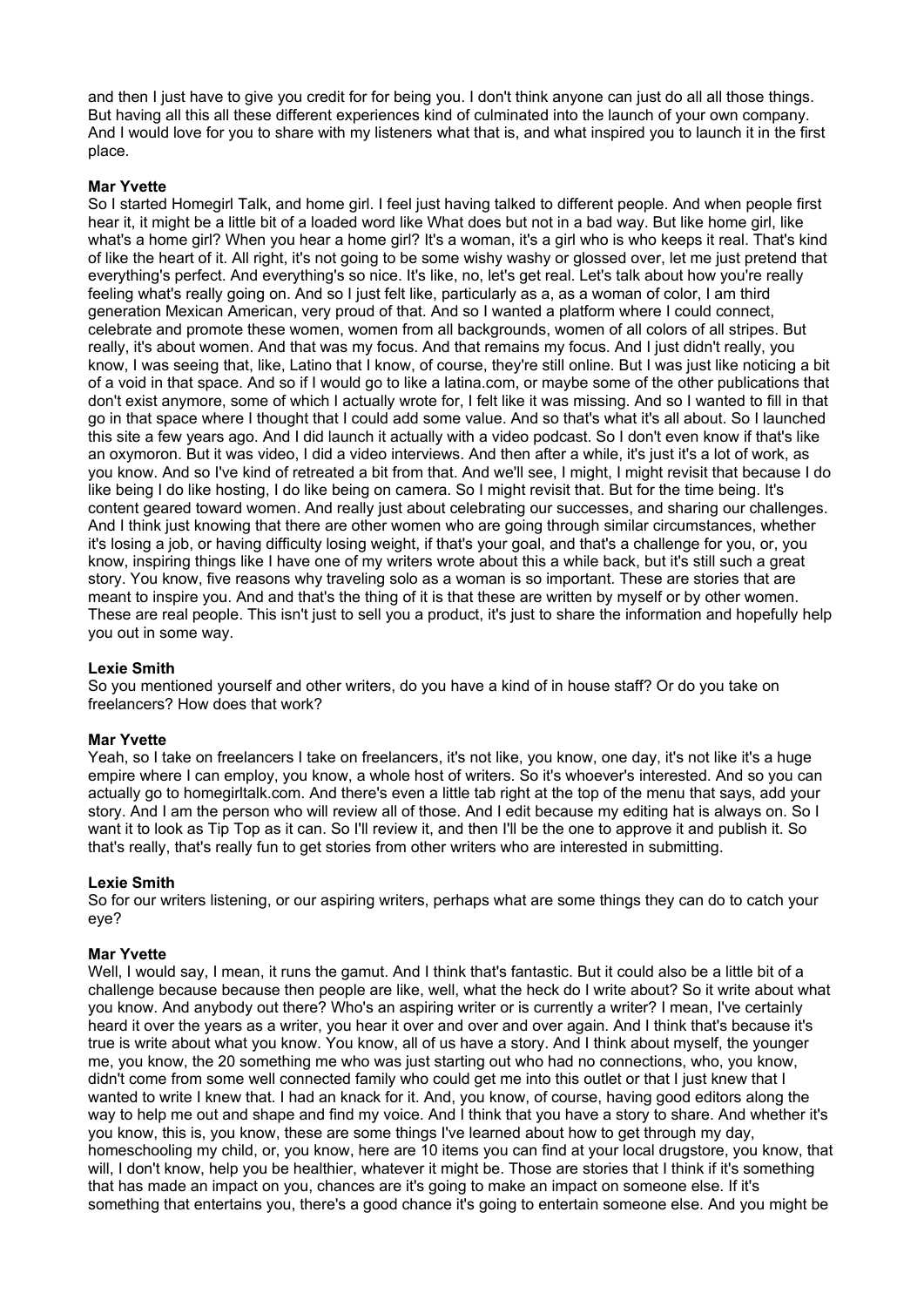that one little bit that helps encourages somebody else to do something positive for themselves or for somebody else. And to circle back to what I was saying, cuz I'm kind of talking in circles a little bit. Homegirl Talk is also, I think about myself, when I was younger, and I didn't necessarily know like, Okay, well, what magazines do I reach out to? They probably get, you know, 50,000 submissions, like, how am I going to stand out from the crowd? I think now, particularly, you know, I didn't have the option. But now, there's such a saturation of different media outlets, you know, small ones, and large ones, where you can start, start smaller and and get your byline out there, if that's if that's your goal is to get your byline out there, use me use Homegirl Talk to get your stories out there be published reach an audience. And then that might lead you to the next thing to on to bigger and better, you know, I'm happy to be a stepping stone for someone. And that kind of goes back to the heart of what is Homegirl Talk. It's not just for me to share stories that I think are important, I need to hear from other people. And one of the articles I had actually done, this was what the video was with a self defense instructor and it was a guy. But that relates to women, it's like, here are some moves, here are some simple moves that you can learn to protect yourself. And I thought, wow, this is really helpful. And it was actually kind of fun. And it was more challenging than I thought it would be. And of course, now in the pandemic, I'm not going to go into a workout studio to learn self defense. But that's something that you know, kind of in the back of my mind like that, that is something that's very helpful for us. You know, it was like, during different ways to protect yourself physically, mentally, emotionally, you know, regarding your health. So the whole world, it's really just everything right about

# **Lexie Smith**

Yeah, right? What about what you know, is great, and you're making me look real good with my clients, because something I tell them is, start small, get your byline somewhere. And I just want to highlight that mark just said that. And it's so true, right? Everyone has to start somewhere, um, you don't usually wake up at the top doesn't usually happen,

# **Mar Yvette**

Girl, even Beyonce go back in time and see that, you know, they were starting, they had a hustle. And you know, it's all hustle life is a hustle. And so you have to keep that in mind, keep your ego in check, start small, dream big. That's another motto that you know, I sort of live by. And so it's all about in doing the work you have, you're not going to just get from point A to B magically, you know, maybe once in a while once in a blue moon, that can happen to people but don't count on that. That's like winning the lotto, right, it rarely happens, you can keep trying. So you have to start smaller, figure out what it is that you really enjoy that you're passionate about. If you have a full time job doing something else, that's fine. Do this on the weekends, when you have a moment to spare do it during the evening. And so there is a way to get yourself out there, whatever it might be, you know, I'm talking specifically about creating content, you know, writing, but it can be whatever it is that sets your heart on fire, you have to pursue that in some way or another. And maybe it's just teaching, you know, your relatives or someone you care about. It doesn't have to be this big thing where it's like, oh, I want to change the world per se, but you could change one person's world, you could help one person. And that in itself is a huge accomplishment.

# **Lexie Smith**

Yeah, the the concept of just start is applicable to life. Start somewhere. And I think that's really important for people to hear. You know, you can read people heard when I introduced you on this podcast, all these big names and these impressive outlets, but I just want to kind of point out that more to started somewhere. Right?

# **Mar Yvette**

I started somewhere with the little Xen out of Whittier, California. And, you know, I got a little I think it was a 50 word, review, a CD review, and I got paid \$3 and I still have that check saved because I knew this is the start and I was so thrilled to have my byline in print in a magazine. It didn't matter how much money I got for it. I could have done it for free, and I would have done it for free. It was that that was a goal I had. And that was so important to me. And it's still very special to me. That's why I saved that \$3 check, because I was like, it's not worth cashing it. Like, I'm gonna save this, like, I make money with my words. That is enormous. That is enormous. You know, nobody else I was the first one in my family. I, I've been the first one in my family to do something like that. I mean, thankfully, you know, now I have younger cousins and, and family members who have gone to school, and they've got great careers, as far as pursuing a career path that was creative, and that is creative. And that isn't typical, you know, working in a factory, or, you know, being a cashier full time forever. And there's nothing wrong with that. I mean, I applaud that that is honest work. I will never say a bad word about that. But I'm just saying that wasn't in my heart to do that. And I've just gotten to meet so many fun people over the years, and just incredible experiences. And that's also because I've always loved fundings. So it is about food and shopping and lifestyle and pop culture, and music and entertainment, and all these wonderful things that make life so exciting. But you know, if your thing is hard news, then pursue that, you know, I was never a hard news journalist. Like that was never my goal. I never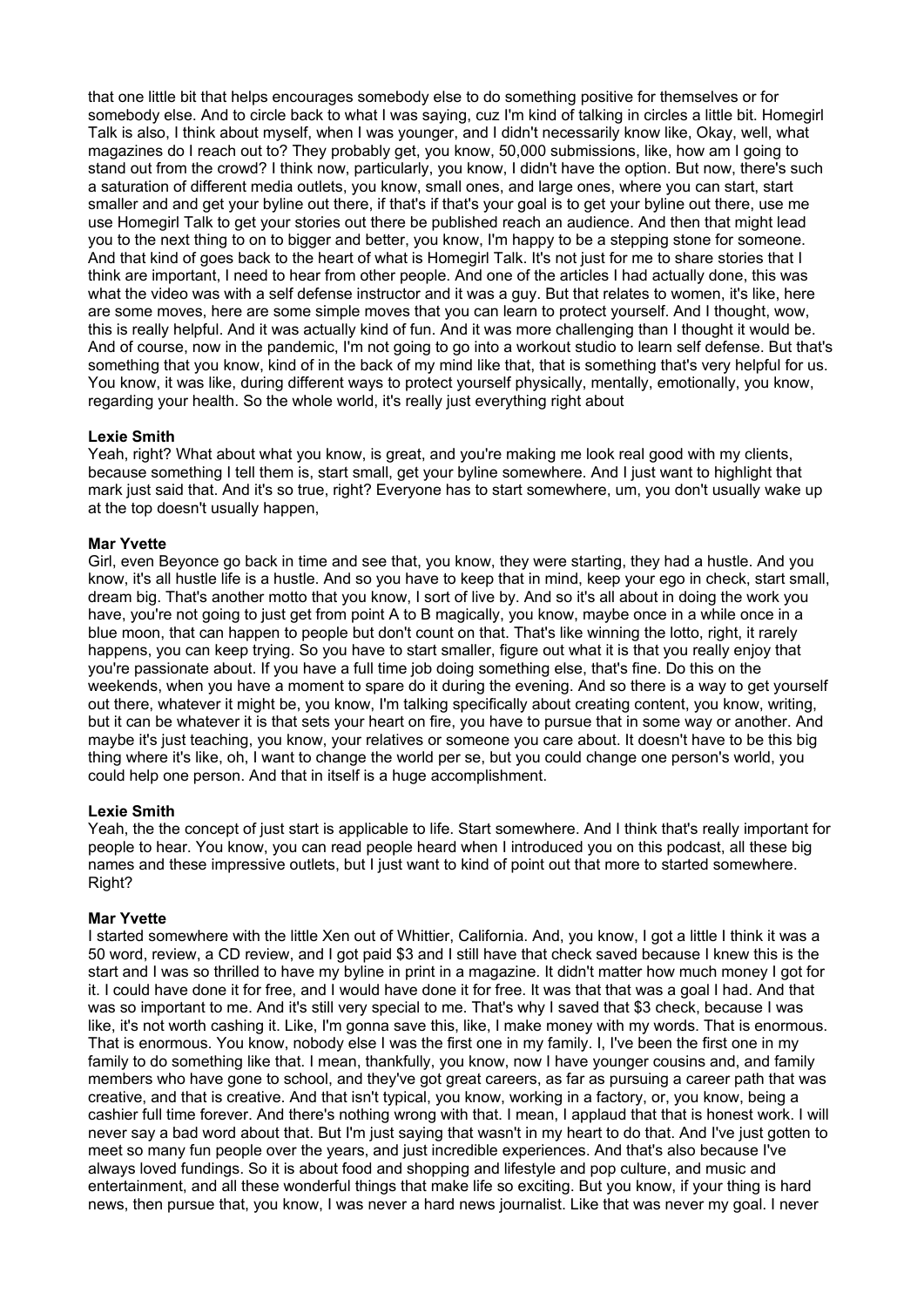wanted to cover fires or shootings or, you know, strikes or any of that kind of stuff I wanted to talk about and focus on the fun things so that we, you know, we bring a little bit of sunshine into, into the world. And I think we need that now more than ever.

# **Lexie Smith**

Amen. No, I feel you. I mean, you're you're talking to someone whose entire brand is basically one big pun. Now the PR bar. And all my services are like happy hour and pop fizz clink. And that doesn't mean I don't respect, nor doesn't mean I don't consume hard news, but I to appreciate and really want that moment of escape, so and it's necessary. For our sanity, jeez, especially yeah, especially these days, it's dark out there, it's good to remember that there's a lot of light out there as well.

# **Mar Yvette**

Absolutely, yeah, not ignoring that these are dark times that bad things happen, that there's a lot of pain out there. But we also can't wallow in that. And hopefully it incites us to do something positive to and to want to bring some happiness into the world. Because that that ripples, I believe that that has a ripple effect, you know, even if it's just one person because of your kindness to one person, or the fact that you made somebody smile with with the service or product that you're offering, you know, maybe you know, as a business owner, then you've spread that joy. And we need that we need that to survive, just like we need food and water and shelter, we need that connectedness to one another. And we need those happy moments to keep us going to give us hope. And I think that this whole, I mean, that's kind of how I live my life. And so I'm very grateful that I'm able to do that. And I think even now, during this time, especially you know, where things feel very routine, I don't know if it's like this for you, but just being in front of my computer, you know, most of the day and almost living like a virtual life, because you're not going to restaurants, you're not going out and meeting with friends. I'm not, you know, we're not picking up my grandparents and taking them out for the day. I mean, all these things that we love doing have just been put, you know, this, they've just been stopped. They've been removed from us. And so it can feel a little bit like prison. So you have to find those happy moments. And you have to focus on that. And at the same time, like with Homegirl Talk, if you have a challenge if you if you have found something that's, you know, troubling to you, even just talking about it and saying it and giving voice to it. And then hearing that other people have had similar situations, helps you feel better. And all comes back to the idea that we're not alone. Right. That's it like, that's the bottom line. We're not alone.

# **Lexie Smith**

Yeah, I fully agree. And I do relate to you. I've been on zoom meetings since 7:30. This morning, which for some people, they're like, Oh, that's too late. But for me, that's it's hours staring at a screen.

# **Mar Yvette**

That's insane.

# **Lexie Smith**

I have a fun final question. But before we get to the fun final question. Anytime I have someone that's a member of the media on here, I'd like to do a couple preferential quick fire rapid fire questions. So there's no right or wrong. It's just what do you prefer? So first up, do you and let me clarify. You do still get pitched Yes. At times.

# **Mar Yvette**

Oh, yeah.

**Lexie Smith** Everything's around that topic.

**Mar Yvette**  Okay.

**Lexie Smith** Do you prefer a certain day of the week to be pitched?

**Mar Yvette** 

Not Monday.

# **Lexie Smith**

Not Monday. Okay. How about a certain time so mornings, afternoons, evenings,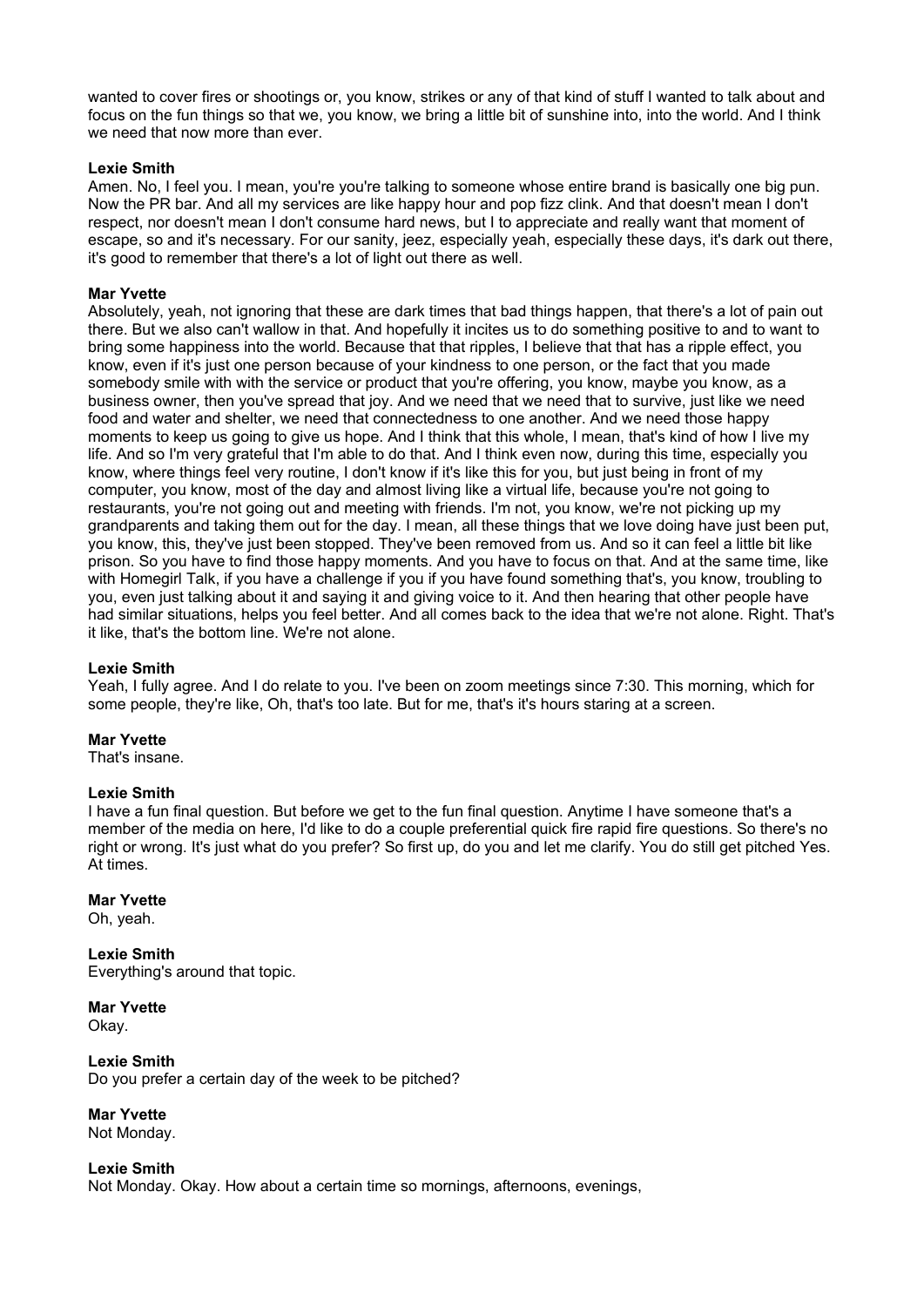# **Mar Yvette**

 It really doesn't matter. It's just like Mondays seem to be the days that everybody pitches and said the day everything, you know, most everyone is back to work. So it's just like a flurry. So that's why I say not Monday, any other day, but Monday, and any time of the day, I mean, I'm in front of my computer all day long. And sometimes I'm, you know, just head down in an article or whatever it might be. And I'm not going to check my email every five seconds. So you know, I'll check the first bunch, maybe in the morning, get through those, delete what I don't need, and then go through the second round. And then so goes the day

#### **Lexie Smith**

How do you feel about follow ups?

#### **Mar Yvette**

I don't mind them. If you've been in the scene a little bit, you know, long enough, if you know you're the person pitching. You know, it's very nice when they say just gently following up just kindly following up on this. I don't mind that at all. And as a matter of fact, it actually has helped me. It often actually helps me. it'll remind me like, oh, shoot, I didn't respond to that. Or Oh, yeah, I said I was gonna do that. Girl. I think even you had to follow up with me for this for this podcast, so yes, it works.

#### **Lexie Smith**

# **Mar Yvette**

Oh, it doesn't matter. If it's something interesting. It doesn't matter. You know, where you're getting it from? I mean, I should add a disclaimer, like, you know, like, it doesn't matter where it comes from, like, it's not some bizarre or strange or, you know, questionable person or entity. But yeah, if it's a founder, if it's a publicist, if it's the, you know, it's a woman who started her own CBD, you know, beauty brand, if it's her mom, emailing me, which that has happened. I don't mind if it's an interesting product or service or idea that you have, I'm going to take a look, I'm not going to ignore it. You don't have to be, you know, the publicist, not everybody can afford a publicist. You know, not everybody's at that point. You know, I've had pitches on like, Hey, I have a new movie coming out. And it's the filmmaker himself, you know, and like he, he's, I'm just thinking of one guy in particular, I won't name him, but he has a really impressive resume. And I'm like, wait, what, like, you've worked with all these hip hop artists, and you're, like, you yourself are sending me this preview of your movie. I mean, you know, times are tough, who knows what people are going through? Or maybe they just fired their publicist? Or, you know, maybe they haven't gotten around to to hiring you know, somebody market to market their, their brand or their product or service. So it does not matter.

# **Lexie Smith**

Thank you for answering that. I like asking that. Because we have Yes, publicists who listen to this, but we also have founders who are embarking on that more kind of in house version. So anytime someone's open to it, I think it helps them feel affirmed. Okay. Last question. Fun one. So we've talked about pitching. This is called the pitching and sipping podcast. So I'd love to learn. What's your sipping? So what is your favorite beverage alcoholic or non alcoholic?

#### **Mar Yvette**

My favorite beverage is kombucha. I love me some kombucha. I like I don't care. We have a brand shout out I'm not getting paid to do this. I love gt synergy. They're like the OMG when you think of kombucha they're they're the OG I love. Better bhuj I love health aid. I like so many different computers and it's non alcoholic. Although you can find more you can find like alcoholic versions that have like a slightly higher ABV depending on how long they fermented it or whatever. But anyhow kombucha in case you don't know it's fermented tea, and it's got billions and millions of probiotics. So it's really good for your gut and it tastes delicious. Like I'm currently crushing on the pineapple kombucha from synergies. I just love it. It goes with it goes with tacos, nachos, or fries, girl it goes with everything. I just love it.

#### **Lexie Smith**

So some people have a Starbucks budget. I have a kombucha budget. I have one every day and they're not cheap. They're like they can be three to \$5 so I am on that train with you. Every single day. It's like changed my gut health around that's a whole nother

#### **Mar Yvette**

Do you have a brand that you like?

# **Lexie Smith**

And I was about to see if I have one? I just finished one. Um, right now I'm on a kick of it's like this zero hum